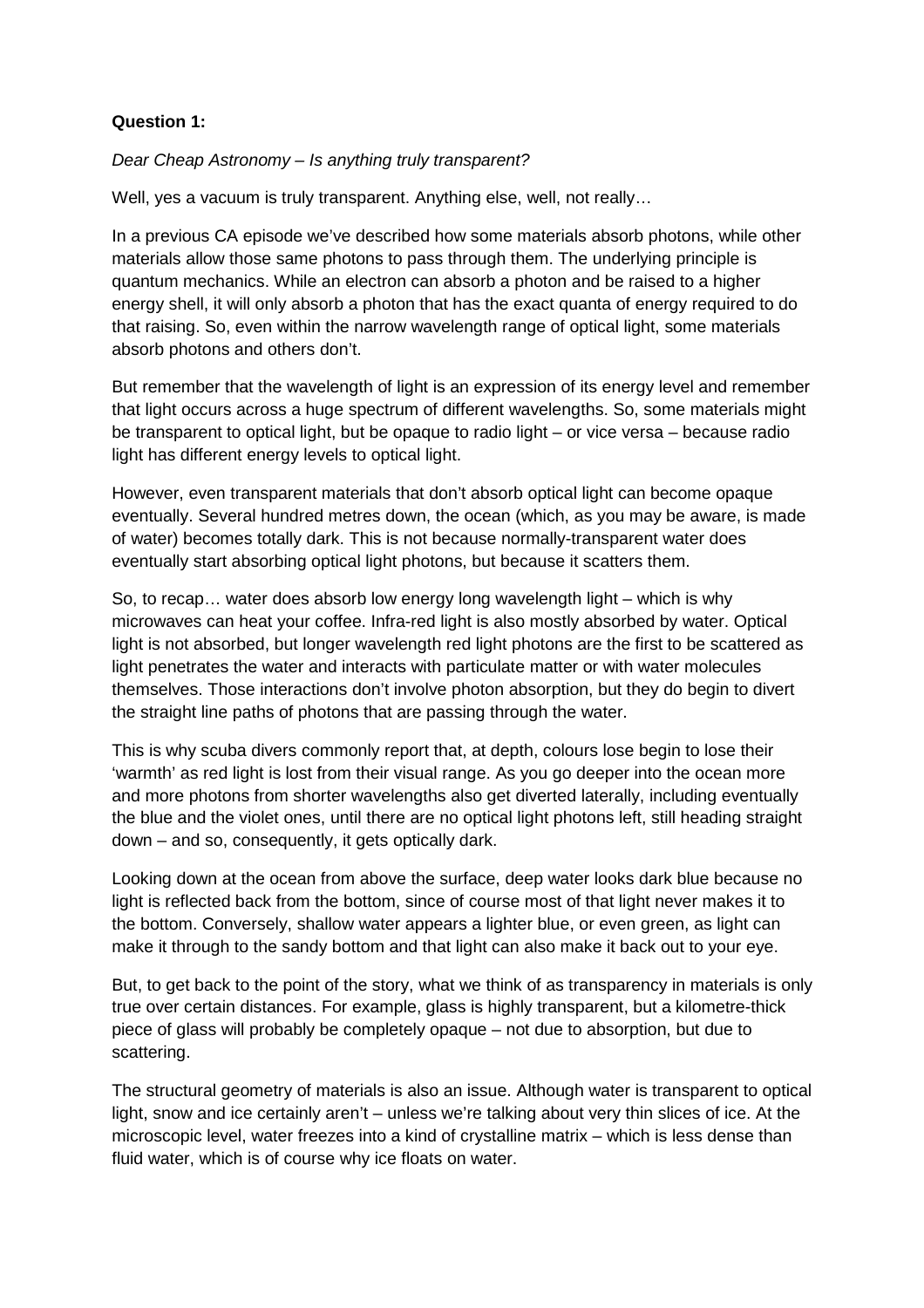When light interacts with frozen water, all the prismatic facets of these frozen ice particles cause extensive photon scattering across many different wavelengths, so that all the separate colours of optical light are first split, then scattered and then remixed. So when they are reflected back at your eye, they're all mixed up in the form of a pure white, which is why snow and also icebergs look white.

Mind you, glacial ice that's been compressed down to a denser, more uniform matrix produces less prismatic diffraction and reflection and so is more likely to behave like fluid water does – which is why dense glacial ice ends up having a blue colour. Cool, huh?

## **Question 2:**

Dear Cheap Astronomy – How come some places on Earth have only one high tide a day, when others have two.

Tides on Earth are primarily caused by the Moon, although the Sun also plays an important role. As the Moon orbits the Earth it draws water from the seas and oceans towards it, creating a tidal bulge. And since the Earth and the Moon are actually both orbiting a common centre of mass called the barycentre, there is an almost-as-big tidal bulge on the opposite side of the Earth from the Moon, thrown outwards by the centrifugal force resulting from the Earth and Moon's joint orbit around their barycentre.

Since the Moon takes 27 days to orbit the Earth and the Earth takes only one day to rotate around its own axis, the Earth is always spinning quickly beneath those two slowly migrating tidal bulges – so any coastal areas on the Earth's surface that are spun beneath both the tidal bulges will get two high tides in the one day.

The height of those tides is somewhat dependent on the Sun – or at least on the relative positions of the Sun and the Moon. A Full Moon happens when the Moon is on the other side of the Earth from where the Sun is – meaning that on the Earth we see the Moon's nearside completely lit up. A New Moon happens when the Moon is on the same side of the Sun. In that configuration, the Moon's far side is lit up and to us its nearside is dark.

In either configuration, New Moon or Full Moon, the Earth, Moon and Sun are all lined up and the combined gravities of the Sun and Moon create spring tides – that is, the highest high tides – which occur about once every two weeks around a new or full Moon. And you also get neap tides, which are the lowest high tides when the Moon is at First Quarter or at Third Quarter – in other words, when the Moon is at either of the two points that are perpendicular to a line drawn between the Earth and the Sun.

So, broadly that's how tides work. However, there are other factors at play. Firstly, the Moon does not orbit the Earth's equator, which is quite unlike most other moons that we know about. We think that over billions of years, our Moon's orbital plane has slowly been dragged off the equator and into line with the ecliptic – that is, the orbital plane of all the planets around the Sun. This is consistent with the Earth being the closest planet to the Sun that has been able to hang on to a moon at all – remembering that neither Mercury nor Venus have any moons.